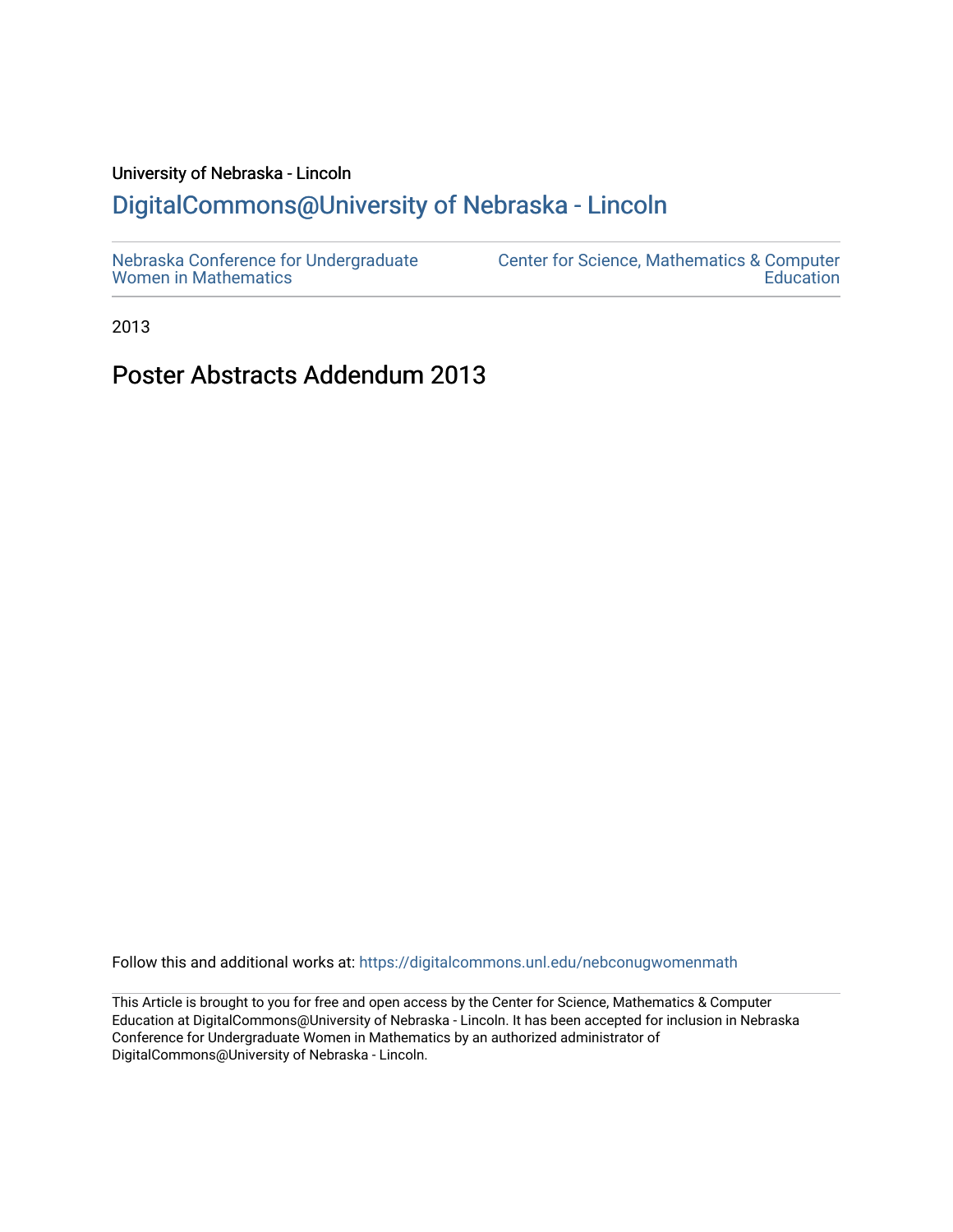## The Fifteenth Annual Nebraska Conference for Undergraduate Women in Mathematics

## January 25 - January 27, 2013

## POSTER ABSTRACTS ADDENDUM

## Ariel Bowman, Texas Southern University

## Using actigraphy to measure sleep activity in subjects with obstructive sleep apnea

Obstructive Sleep Apnea is a disorder which partially obstructs the airway due to the narrowing in the respiratory passage during sleep. We used actigraphy watches with built-in accelerometers to monitor sleep patterns over a 3-month period. Based on the low threshold setting, these watches provided data which allowed a measure of sleep efficiency. 30 subjects with OSA and 16 healthy controls have completed the study. Two weeks after the beginning of the study, OSA subjects began using CPAP devices to treat their condition. We made comparisons between groups during the first seven days on study to measure basic differences and compared sleep efficiency during the final month versus baseline to assess differences. We found that the OSA group had less efficient sleep patterns pre-treatment and did not improve throughout the study. Our results suggest that the actigraphy watches may be an important tool in monitoring sleep patterns in OSA patients.

## Jazmine Irving, Texas Southern University

### Dynamics of asymmetric tent

Consider the function J:[0,1] mapped to [0,1] defined by a piecewise function:  $J(x)=3x$ , where x is greater than or equal to 0 but less than or equal to  $1/3$ ,  $3/2(1-x)$ , where x is between  $1/3$  and 1. The graph of J is an asymmetric tent associated with J is a family of asymmetric tent maps J(sub alpha) defined by  $J(sub \text{ alpha})(x) = \text{alpha}^*J(x)$  where alpha lies between 0 and 1. The objectives of this research are to determine the period-1, period-2, and period-3 points exist and their formulas and to investigate the graphs of J(sub alpha) and its iterates for certain values of alpha between 0 and 1.

## Hanna Landrus, Pacific University Hitches that hold

A hitch is a tangle about a pole. When climbing a hitch could save a climber's life, when sailing a hitch could prevent a persons boat from floating away. In this presentation we will present a model for determining when a hitch will hold. Then we will use this model to further explore hitches. This exploration includes hitches with a restricted number of crossings, as well as sequences of hitches.

#### Sasha Matthews, Florida A&M University

## How low can crime go? Measuring the decline in crime and setting realistic crime reduction targets

The city of Los Angeles has experienced a steady decline in crime rates since the 1990s, to the extent that present day gures reflect historic lows. The question of whether this trend will continue is of great interest to the Los Angeles Police Department, particularly in terms of setting realistic crime reduction goals for each of the 21 policing divisions of the city. At present, these goals are set uniformly at 5 percent annually, though homogeneous expectations can be problematic since crime reduction is heavily dependent on the individual characteristics of each division. In this project, a number of forecasting methods were developed to project changes in the crime levels based on historic data with two purposes in mind: the provision of quantitative methodology to help set reduction goals, and a flexible measure of performance. In general, the accuracy of these methods indicates potential goal-setting utility at a variety of spatiotemporal scales.